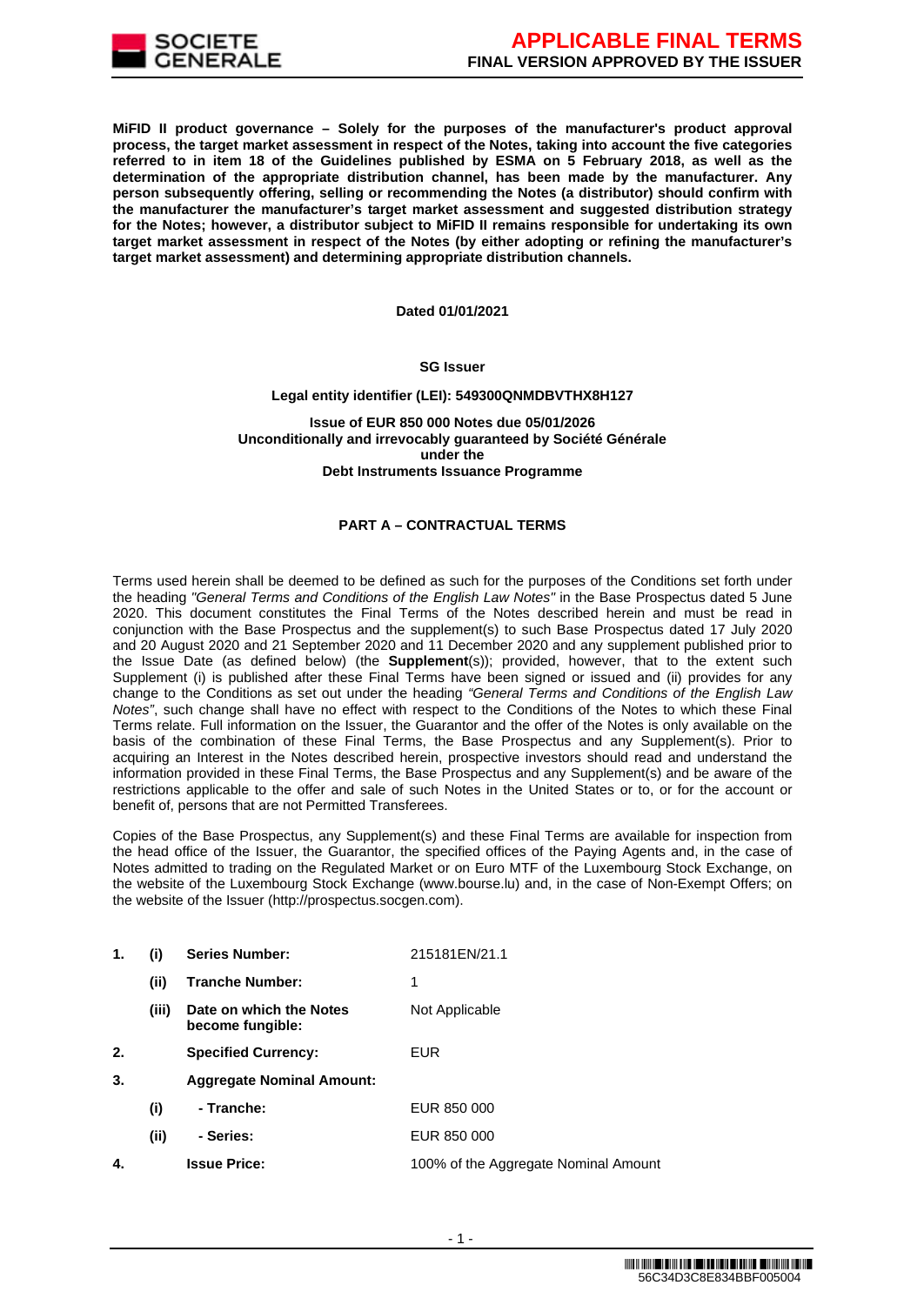

**5. Specified Denomination(s):** EUR 1 000 **6. (i) Issue Date: (DD/MM/YYYY)** 05/01/2021 **(ii) Interest Commencement Date:** Not Applicable **7. Maturity Date: (DD/MM/YYYY)** 05/01/2026 **8. Governing law:** English law **9. (i) Status of the Notes:** Unsecured **(ii) Date of corporate authorisation obtained for the issuance of Notes:** Not Applicable **(iii) Type of Structured Notes:** Index Linked Notes The provisions of the following Additional Terms and Conditions apply: Additional Terms and Conditions for Index Linked Notes **(iv) Reference of the Product:** Not Applicable **10. Interest Basis:** See section "PROVISIONS RELATING TO INTEREST (IF ANY) PAYABLE" below. **11. Redemption/Payment Basis:** See section "PROVISIONS RELATING TO REDEMPTION" below. **12. Issuer's/Noteholders' redemption option:** See section "PROVISIONS RELATING TO REDEMPTION" below.

#### **PROVISIONS RELATING TO INTEREST (IF ANY) PAYABLE**

| 13. | <b>Fixed Rate Note Provisions:</b>                    | Not Applicable |
|-----|-------------------------------------------------------|----------------|
| 14. | <b>Floating Rate Note Provisions:</b>                 | Not Applicable |
| 15. | <b>Structured Interest Note</b><br><b>Provisions:</b> | Not Applicable |
| 16. | <b>Zero Coupon Note Provisions:</b>                   | Not Applicable |

#### **PROVISIONS RELATING TO REDEMPTION**

| 17. | Redemption at the option of the Not Applicable<br>Issuer:             |                                                                                                                                                                |
|-----|-----------------------------------------------------------------------|----------------------------------------------------------------------------------------------------------------------------------------------------------------|
| 18. | <b>Redemption at the option of the</b> Not Applicable<br>Noteholders: |                                                                                                                                                                |
| 19. | <b>Automatic Early Redemption:</b>                                    | Not Applicable                                                                                                                                                 |
| 20. | <b>Final Redemption Amount:</b>                                       | Unless previously redeemed, the Issuer shall redeem the<br>Notes on the Maturity Date, in accordance with the following<br>provisions in respect of each Note: |
|     |                                                                       | Scenario 1:                                                                                                                                                    |
|     |                                                                       | If on Valuation Date(4), Performance(4, Strike) is higher than<br>or equal to 0%, then:                                                                        |
|     |                                                                       | Final Redemption Amount = Specified Denomination x [100%<br>+ Min(Participation x 50%; Participation x (Performance(4,<br>Strike) ))]                          |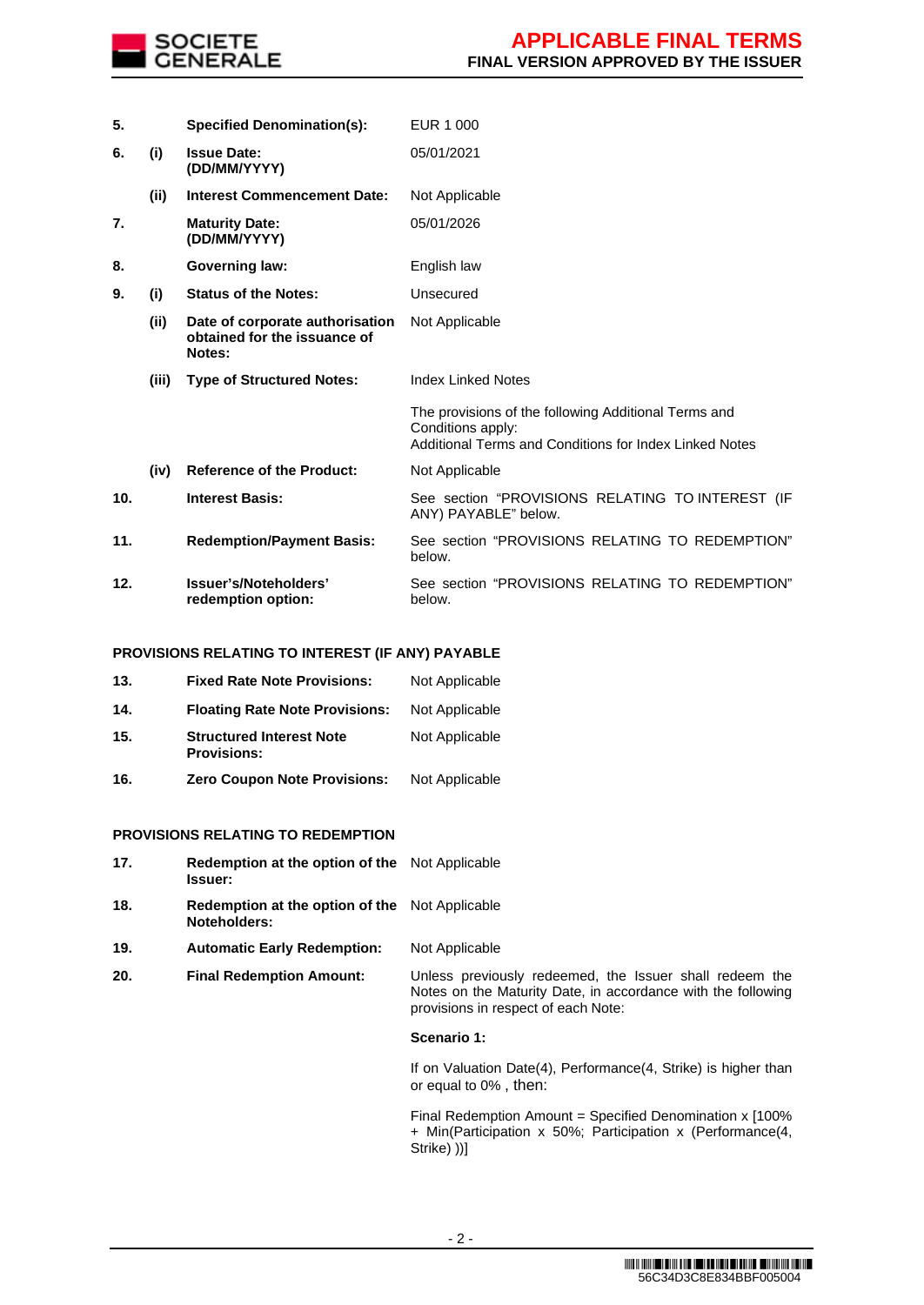

### **Scenario 2:**

If on Valuation Date(4), Performance(4, Strike) is lower than 0% , then:

Final Redemption Amount = Specified Denomination x [100% + Max(-100%; SumOfTimeDigits({Daily Schedule}))]

Definitions relating to the Final Redemption Amount are set out in paragraph 27(ii) "Definitions relating to the Product".

Applicable as per Condition 5.6 of the General Terms and

- **21. Physical Delivery Notes Provisions:** Not Applicable
- **22. Credit Linked Notes Provisions:** Not Applicable
- **23. Bond Linked Notes Provisions:** Not Applicable
- **24. Trigger redemption at the option of the Issuer:**

**Level:**

**Conditions - Outstanding Amount Trigger**  10% of the Aggregate Nominal Amount

- Early Redemption Amount: Market Value
- **25. Early Redemption for tax reasons, special tax reasons, regulatory reasons, Force Majeure Event, Event of Default, or at the option of the Calculation Agent pursuant to the Additional Terms and Conditions:**

# **PROVISIONS APPLICABLE TO THE UNDERLYING(S) IF ANY**

**26. (i) Underlying(s):** The following Index as defined below:

|       | <b>Index Name</b>                                                                                                                                                                                                                                      | <b>Bloomberg</b><br><b>Ticker</b> | <b>Index</b><br><b>Sponsor</b> | <b>Exchange</b>                                                                                                                                                                                                                                                                                        | Website |
|-------|--------------------------------------------------------------------------------------------------------------------------------------------------------------------------------------------------------------------------------------------------------|-----------------------------------|--------------------------------|--------------------------------------------------------------------------------------------------------------------------------------------------------------------------------------------------------------------------------------------------------------------------------------------------------|---------|
|       | <b>EURO</b><br><b>STOXX®</b><br>Select Dividend<br>30                                                                                                                                                                                                  | SD <sub>3</sub> E                 | <b>STOXX</b><br>Limited        | Each exchange on which securities<br>comprised in the Index are traded, from www.stoxx.com<br>time to time, as determined by the Index<br>Sponsor.                                                                                                                                                     |         |
| (ii)  | Information relating to the<br>past and future performances<br>of the Underlying(s) and<br>volatility:                                                                                                                                                 |                                   |                                | The information relating to the past and future performances<br>of the Underlying(s) and volatility are available on the source<br>specified in the table above.                                                                                                                                       |         |
| (iii) | Provisions relating, amongst<br>others, to the Market<br><b>Disruption Event(s) and/or</b><br><b>Extraordinary Event(s) and/or</b><br>any additional disruption<br>event(s) as described in the<br>relevant Additional Terms and<br><b>Conditions:</b> |                                   |                                | The provisions of the following Additional Terms and<br>Conditions apply:<br>Additional Terms and Conditions for Index Linked Notes                                                                                                                                                                    |         |
| (iv)  | Other information relating to<br>the Underlying(s):                                                                                                                                                                                                    |                                   |                                | Information or summaries of information included herein with<br>respect to the Underlying(s), has been extracted from general<br>databases released publicly or by any other available<br>information.                                                                                                 |         |
|       |                                                                                                                                                                                                                                                        |                                   |                                | Each of the Issuer and the Guarantor confirms that such<br>information has been accurately reproduced and that, so far<br>as it is aware and is able to ascertain from information<br>published, no facts have been omitted which would render<br>the reproduced information inaccurate or misleading. |         |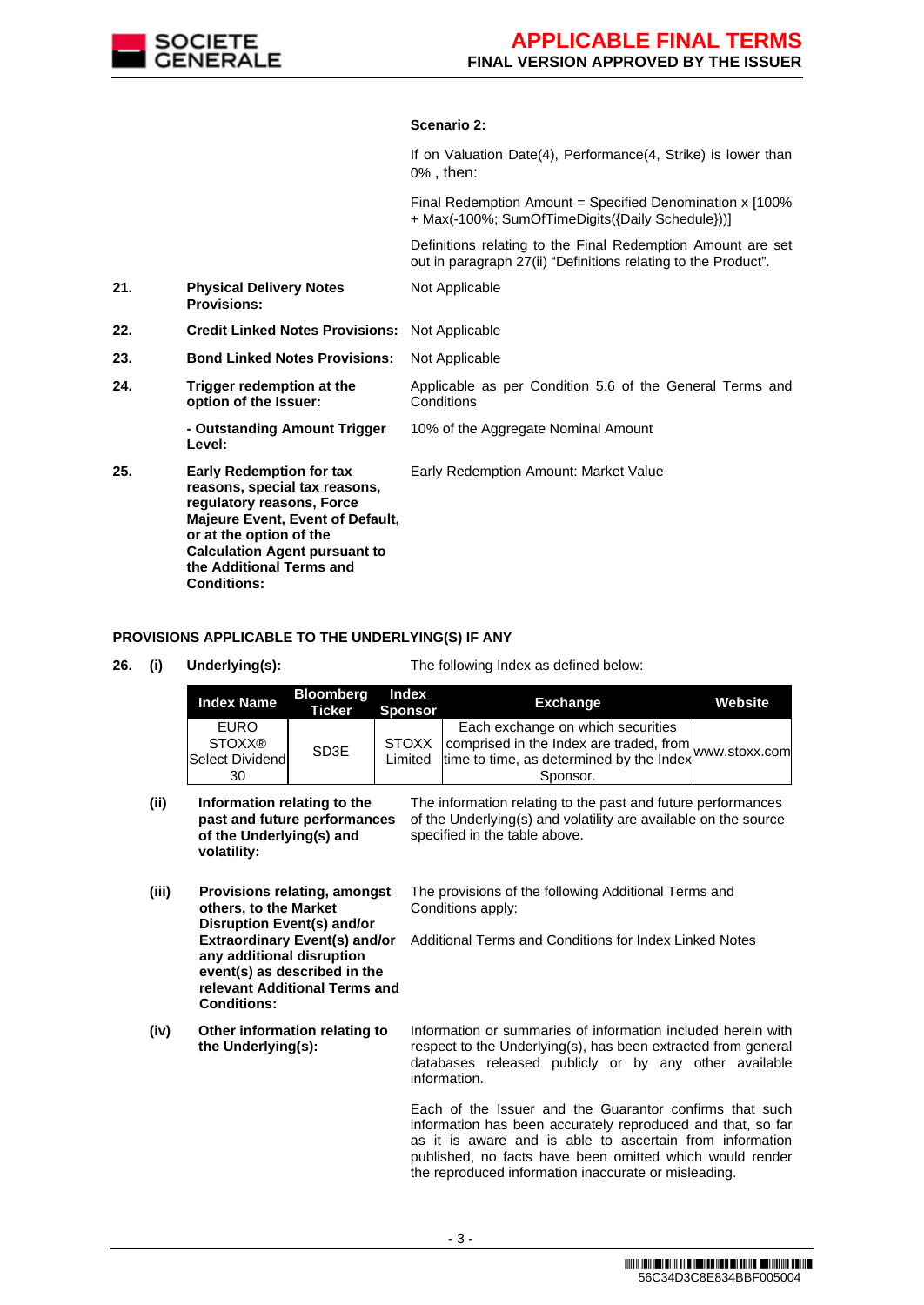

## **DEFINITIONS APPLICABLE TO INTEREST (IF ANY), REDEMPTION AND THE UNDERLYING(S) IF ANY**

**27. (i) Definitions relating to date(s):** Applicable

**(DD/MM/YYYY) i Valuation Date(i)**

**Valuation Date(0): (DD/MM/YYYY)**

**Valuation Date(i) (i from 1 to 4)**

21/12/2020

Valuation Date(4)

relating to Formulae

means (S(i) / Strike) - 100%

|   | <b>Valuation Date(i)</b> |
|---|--------------------------|
|   | 20/01/2021               |
|   | 19/02/2021               |
| ว | 22/03/2021               |
|   | 22/12/2025               |

means each Scheduled Trading Day that is not a Disrupted Day from and excluding Valuation Date(3) to and including

Applicable, all or part of the Definitions relating to the Product being those used in the Additional Terms and Conditions

**Daily Valuation Date(t) or DVD(t): (DD/MM/YYYY)**

**Daily Schedule:** means all the Daily Valuation Dates(t)

**(ii) Definitions relating to the Product:**

> **Performance(i, Strike) (i = 4 or i = DVD(t) within the Daily Schedule)**

**Price(i) (i from 0 to 3)** means S(i)

**S(i) (i from 0 to 4 or i = DVD(t) within the Daily Schedule)** means in respect of any Valuation Date(i) and any Daily Valuation Date(t) within the Daily Schedule, the Closing Price of the Underlying

**Strike means AverageTimePrice(t1,t2)** 

**AverageTimePrice(t1,t2)**

**SumOfTimeDigit({Daily** 

means the Sum, for any DVD(t) belonging to the Daily Schedule, of UnitTimeDigit(DVD(t), -30%, -0.15%, 0, Performance(DVD(t),Strike))

means the Arithmetic Average, for i from t1 to t2, of Price(i)

Where:

Scenario 1:

If on Daily Valuation Date(t) within the Daily Schedule, Performance(DVD(t),Strike) is lower than -30%, then:

UnitTimeDigit(DVD(t), -30%, -0.15%, 0, **Performance(DVD(t),Strike))** means -0.15%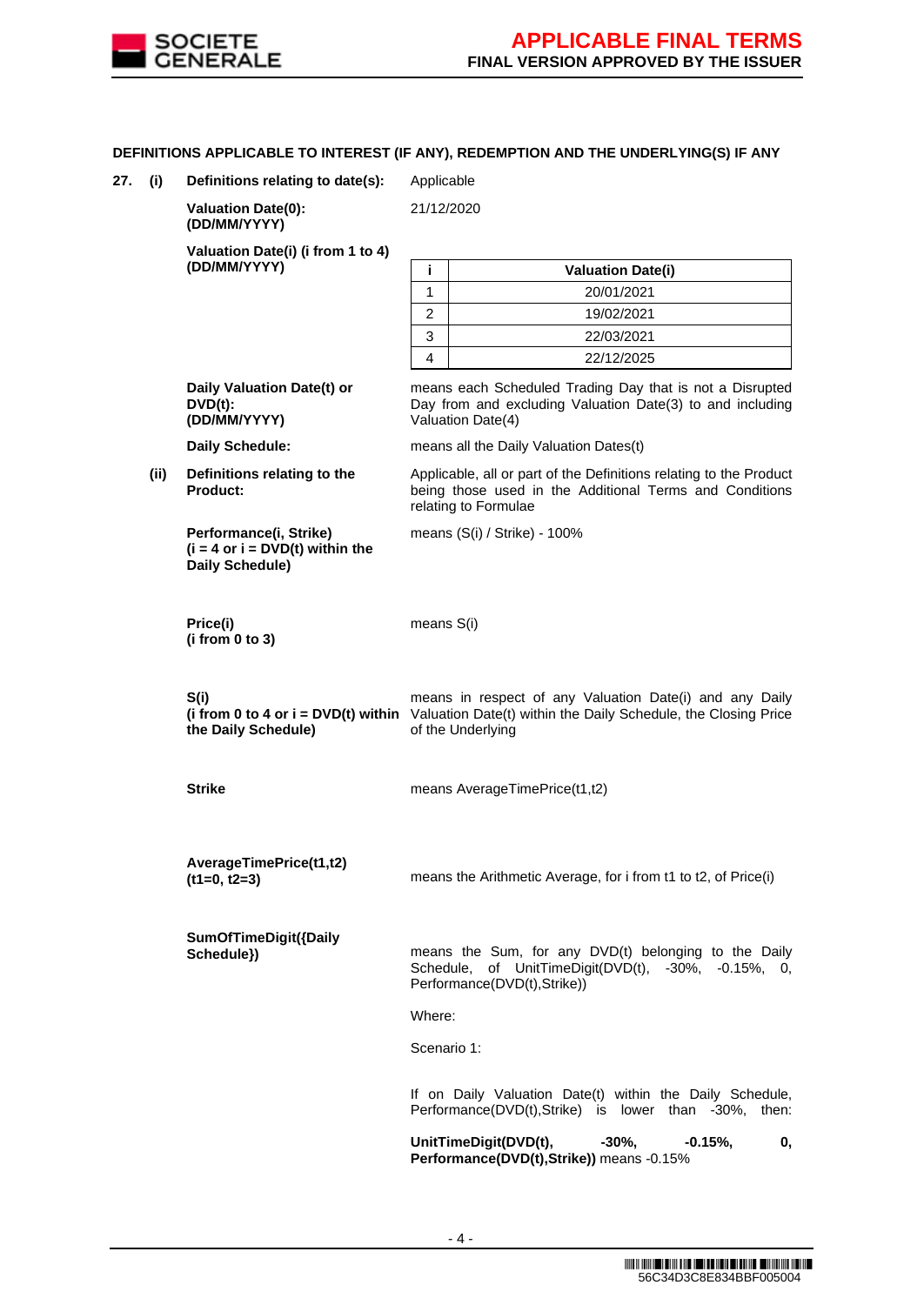

## Scenario 2:

If on Daily Valuation Date(t) within the Daily Schedule, Performance(DVD(t),Strike) is higher than or equal to -30%, then:

UnitTimeDigit(DVD(t), -30%, -0.15%, 0, **Performance(DVD(t),Strike))** means 0

Participation 305%

## **PROVISIONS RELATING TO SECURED NOTES**

**28. Secured Notes Provisions:** Not Applicable

### **GENERAL PROVISIONS APPLICABLE TO THE NOTES**

**29. Provisions applicable to payment date(s): - Payment Business Day:** Following Payment Business Day **- Financial Centre(s):** Not Applicable **30. Form of the Notes: (i) Form:** Non-US Registered Global Note registered in the name of a nominee for a common depositary for Euroclear and Clearstream **(ii) New Global Note (NGN – bearer Notes) / New Safekeeping Structure (NSS – registered Notes):** No **31. Redenomination:** Not Applicable **32. Consolidation:** Applicable as per Condition 14.2 of the General Terms and **Conditions 33. Partly Paid Notes Provisions:** Not Applicable **34. Instalment Notes Provisions:** Not Applicable **35. Masse: Masse:** Not Applicable **36. Dual Currency Note Provisions:** Not Applicable **37. Additional Amount Provisions for Italian Certificates:** Not Applicable **38. Interest Amount and/or the Redemption Amount switch at the option of the Issuer:** Not Applicable **39. Portfolio Linked Notes Provisions:** Not Applicable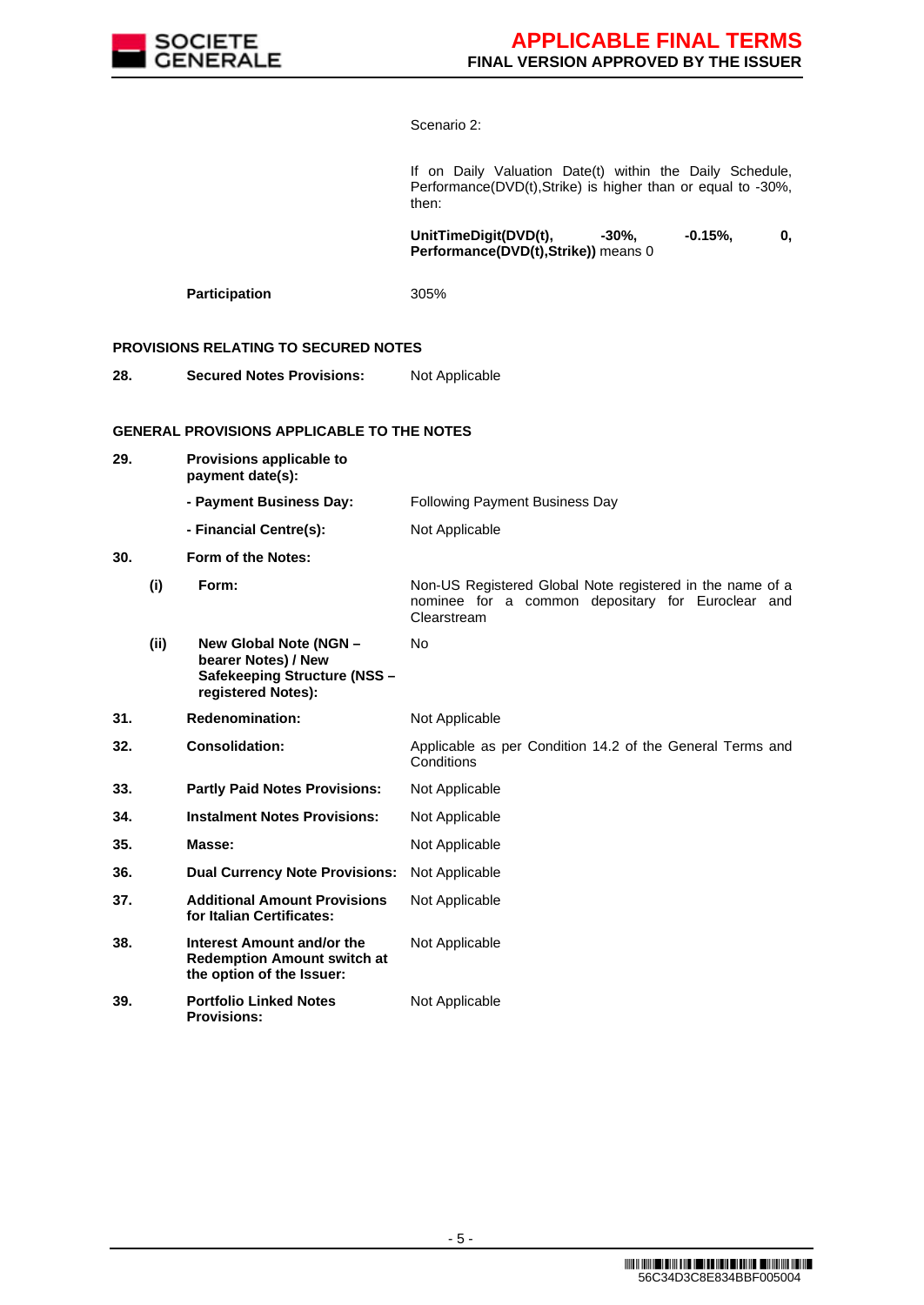

## **PART B – OTHER INFORMATION**

### **1. LISTING AND ADMISSION TO TRADING**

**Swiss Exchange:**

**(i) Listing:** None **(ii) Admission to trading:** Not Applicable **(iii) Estimate of total expenses related to admission to trading:** Not Applicable **(iv) Information required for Notes to be listed on SIX**  Not Applicable

### **2. RATINGS**

The Notes to be issued have not been rated.

#### **3. INTERESTS OF NATURAL AND LEGAL PERSONS INVOLVED IN THE ISSUE/OFFER**

Save for fees, if any, payable to the Dealer, and so far as the Issuer is aware, no person involved in the issue of the Notes has an interest material to the offer.

The Dealer and its affiliates have engaged, and may in the future engage, in investment banking and/or commercial banking transactions with, and may perform other services for, the Issuer and its affiliates in the ordinary course of business.

Société Générale will ensure the roles of provider of hedging instruments to the Issuer of the Notes and Calculation Agent of the Notes.

The possibility of conflicts of interest between the different roles of Société Générale on one hand, and between those of Société Générale in these roles and those of the Noteholders on the other hand cannot be excluded.

Furthermore, given the banking activities of Société Générale, conflicts may arise between the interests of Société Générale acting in these capacities (including business relationship with the issuers of the financial instruments being underlyings of the Notes or possession of non public information in relation with them) and those of the Noteholders. Finally, the activities of Société Générale on the underlying financial instrument(s), on its proprietary account or on behalf of its customers, or the establishment of hedging transactions, may also have an impact on the price of these instruments and their liquidity, and thus may be in conflict with the interests of the Noteholders.

### **4. REASONS FOR THE OFFER AND USE OF PROCEEDS**

| (i) | Reasons for the offer and |  | The net proceeds from each issue of Notes will be applied for |  |  |
|-----|---------------------------|--|---------------------------------------------------------------|--|--|
|     | use of proceeds:          |  | the general financing purposes of the Société Générale        |  |  |
|     |                           |  | Group, which include making a profit.                         |  |  |

- **(ii) Estimated net proceeds:** Not Applicable
- **(iii) Estimated total expenses:** Not Applicable
- **5. INDICATION OF YIELD** *(Fixed Rate Notes only)* Not Applicable

#### **6. HISTORIC INTEREST RATES** *(Floating Rate Notes only)*

Not Applicable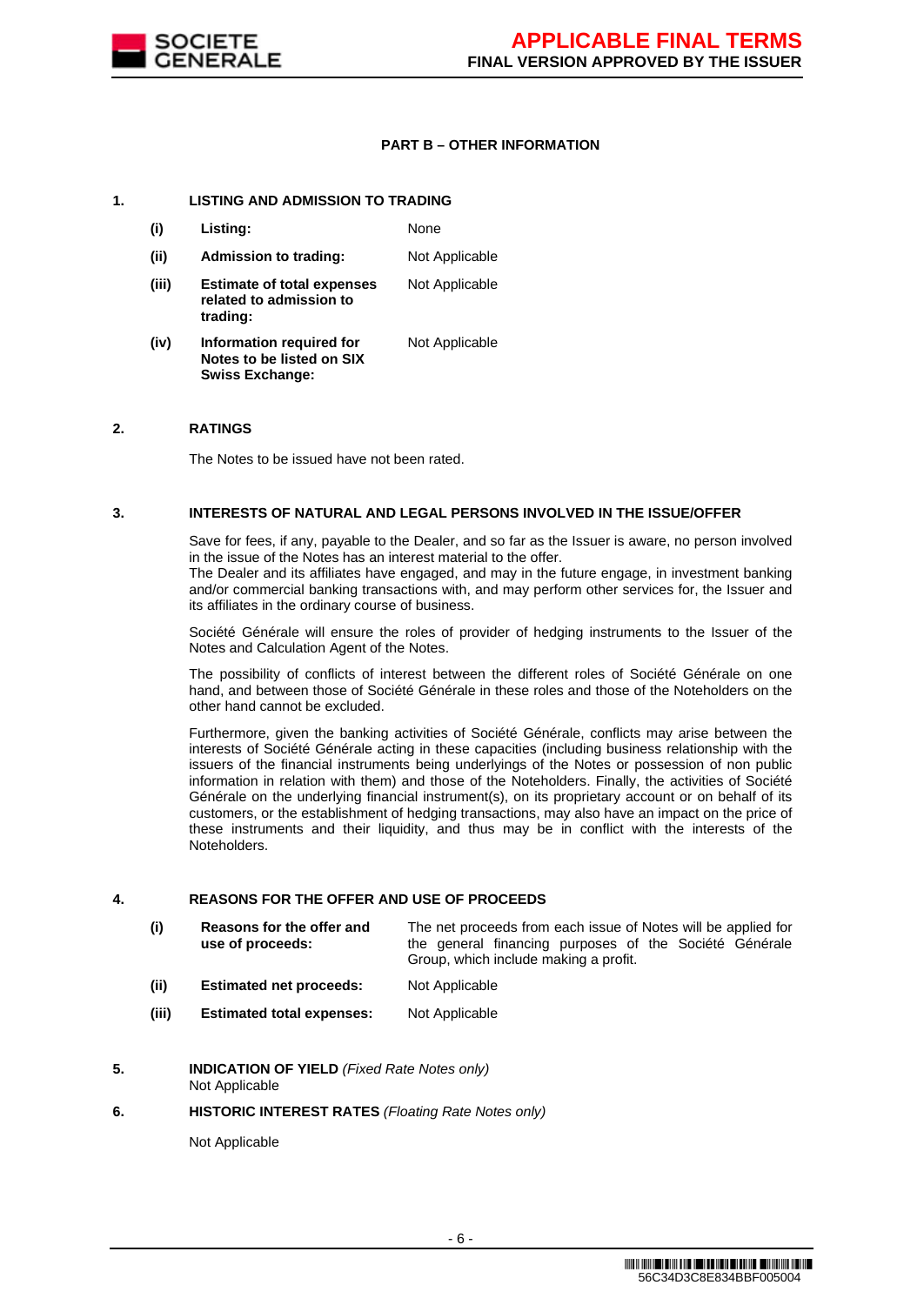

#### **7. PERFORMANCE AND EFFECT ON VALUE OF INVESTMENT**

### **(i) PERFORMANCE OF FORMULA, EXPLANATION OF EFFECT ON VALUE OF INVESTMENT**  *(Structured Notes only)*

During the lifetime of the Notes, the market value of these Notes may be lower than the invested capital. Furthermore, an insolvency of the Issuer and/or the Guarantor may cause a total loss of the invested capital.

**The attention of the investors is drawn to the fact that they could sustain an entire or a partial loss of their investment.**

**(ii) PERFORMANCE OF RATE(S) OF EXCHANGE AND EXPLANATION OF EFFECT ON VALUE OF INVESTMENT** (*Dual Currency Notes only*)

Not Applicable

#### **8. OPERATIONAL INFORMATION**

**(i) Security identification code(s): - ISIN code:** XS2236166232

**- Common code:** 223616623

**(ii) Clearing System(s):** Euroclear Bank S.A/N.V. (**Euroclear) /** Clearstream Banking *société anonyme* (**Clearstream**)

**(iii) Delivery of the Notes:** Delivery against payment

| (iv) | <b>Calculation Agent:</b>     | Société Générale<br>Tour Société Générale<br>17 Cours Valmy<br>92987 Paris La Défense Cedex<br>France |
|------|-------------------------------|-------------------------------------------------------------------------------------------------------|
| (v)  | Paying Agent(s):              | Société Générale Luxembourg SA<br>11, avenue Emile Reuter<br>2420 Luxembourg<br>Luxembourg            |
| (vi) | Eurosystem eligibility of the | No. Whilst the designation is specified                                                               |

**Notes:** as "no" at the date of these Final Terms, should the Eurosystem eligibility criteria be amended in the future such that the Notes are capable of meeting them the Notes may then be deposited with one of the ICSDs as common safekeeper (and registered in the name of a nominee of one of the ICSDs acting as common safekeeper). Note that this does not necessarily mean that the Notes will then be recognised as eligible collateral for Eurosystem monetary policy and intraday credit operations by the Eurosystem at any time during their life. Such recognition will depend upon the ECB being satisfied that Eurosystem eligibility criteria have been met.

| (vii) | Address and contact details of                              | Société Générale                           |
|-------|-------------------------------------------------------------|--------------------------------------------|
|       | Société Générale for all                                    | Tour Société Générale                      |
|       | administrative                                              | 17 Cours Valmy                             |
|       | communications relating to the 92987 Paris La Défense Cedex |                                            |
|       | Notes:                                                      | France                                     |
|       |                                                             | Name: Sales Support Services - Derivatives |
|       |                                                             | Tel: +33 1 57 29 12 12 (Hotline)           |
|       |                                                             | Email: clientsupport-deai@sgcib.com        |
|       |                                                             |                                            |

### **9. DISTRIBUTION**